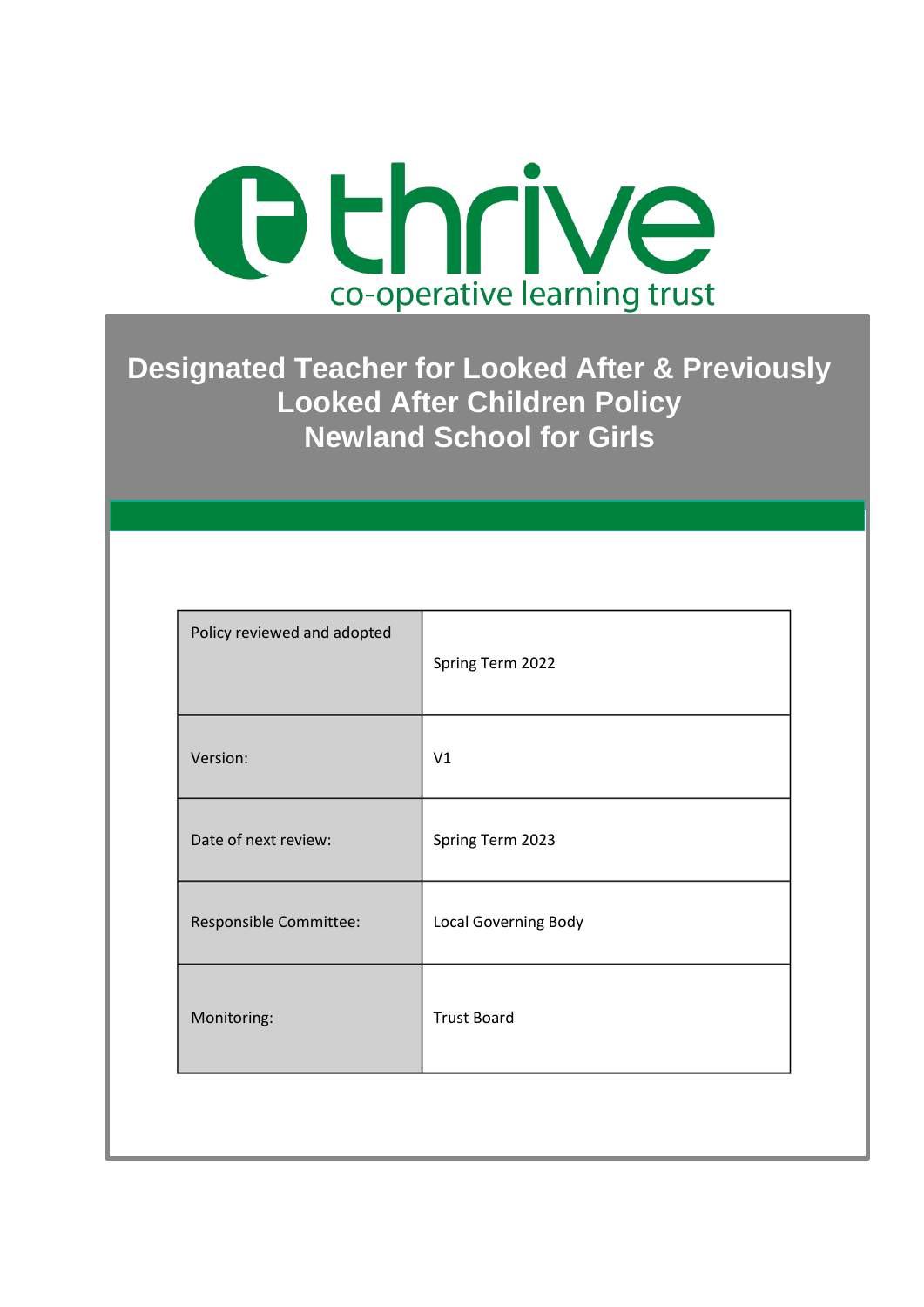

# **Contents**

| Introduction                                                                 | $\overline{2}$ |
|------------------------------------------------------------------------------|----------------|
| 1 Aims                                                                       | $\overline{2}$ |
| 2 Legislation and statutory guidance                                         | $\overline{2}$ |
| <b>3 Definitions</b>                                                         | $\overline{2}$ |
| <b>4 Identity of our Designated Teacher</b>                                  | 3              |
| <b>5 Roles of the Designated Teacher</b>                                     | 3              |
| <b>6 Leadership Responsibilities</b>                                         | 3              |
| 6.1 Supporting Looked-After Children                                         | 4              |
| 6.2 Supporting Both Looked-After Children & Previously Looked-After Children | $\overline{4}$ |
| 6.3 Relationships Beyond School                                              | 5              |
| <b>7 Public Sector Equality Duty</b>                                         | 6              |
| <b>8 Person Responsible</b>                                                  | 6              |

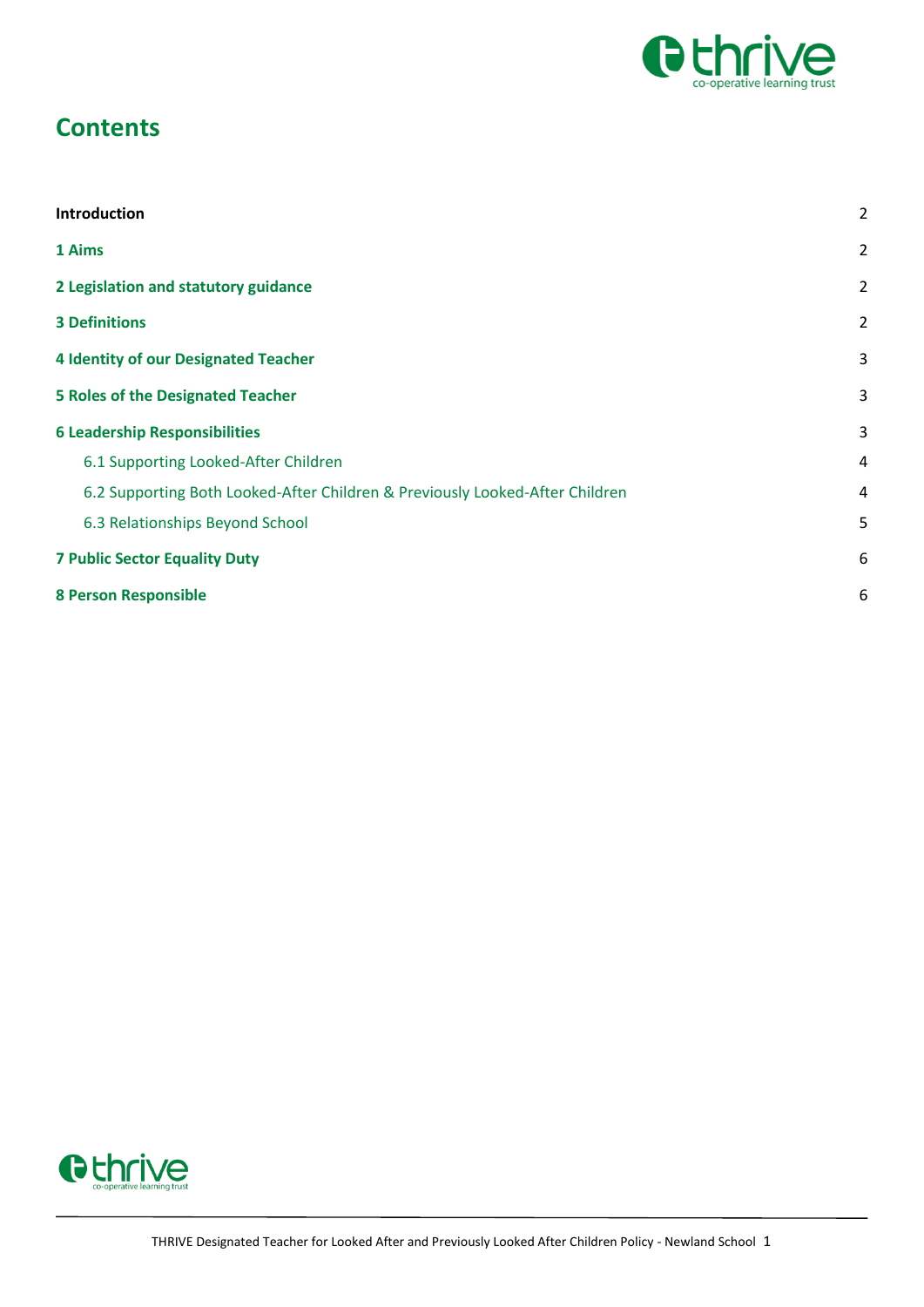

### <span id="page-2-0"></span>**Introduction**

Our vision, underpinned by co-operative values<sup>1</sup>, is threefold; to work in partnership with the community we serve to combat social exclusion and deprivation, to build a sustainable and vibrant community and local economy, and to provide learners with a global perspective helping them to become responsible and articulate citizens in a global economy. We will achieve this by delivering the highest possible standards of education, and for this we rely on the performance of all our employees. With this in mind the Trust is committed to providing staff with development opportunities and support.

The success of THRIVE is due to our employees performing at a consistently high level,through a shared passion for teaching and learning, high aspirations for student learning, with each individual continually developing and growing professionally.

Prior to final approval by the LGB, this policy has been the subject of review and suggested amendments have been taken into consideration and changes made where they can be agreed.

#### <span id="page-2-1"></span>**1 Aims**

The school aims to ensure that:

- A suitable member of staff is appointed as the designated teacher for looked-after and previously lookedafter children;
- The designated teacher promotes the educational achievement of looked-after and previously looked-after children, and supports other staff members to do this too;
- Staff, parents, carers and guardians are aware of the identity of the designated teacher, how to contact them and what they are responsible for.

## **2 Legislation and statutory guidance**

<span id="page-2-2"></span>This policy is based on the Department for Education's [statutory guidance on the designated teacher for looked-after](https://www.gov.uk/government/publications/designated-teacher-for-looked-after-children)  [and previously looked-after children.](https://www.gov.uk/government/publications/designated-teacher-for-looked-after-children)

It also takes into account [section 2E](http://www.legislation.gov.uk/ukpga/2010/32/section/2E) of the Academies Act 2010.

This policy complies with our funding agreement and articles of association.

#### <span id="page-2-3"></span>**3 Definitions**

**Looked-after children** are registered pupils that are:

- In the care of a local authority, or;
- Provided with accommodation by a local authority in the exercise of its social services functions, for a continuous period of more than 24 hours

**Previously looked-after children** are registered pupils that fall into either of these categories:

- They were looked after by a local authority but ceased to be as a result of any of the following:
- A child arrangements order, which includes arrangements relating to who the child lives with and when they are to live with them; A special guardianship order; An adoption order

 $^1$  self-help, self-responsibility, democracy, equality, equity, solidarity, honesty, openness, social responsibility and caring for others



1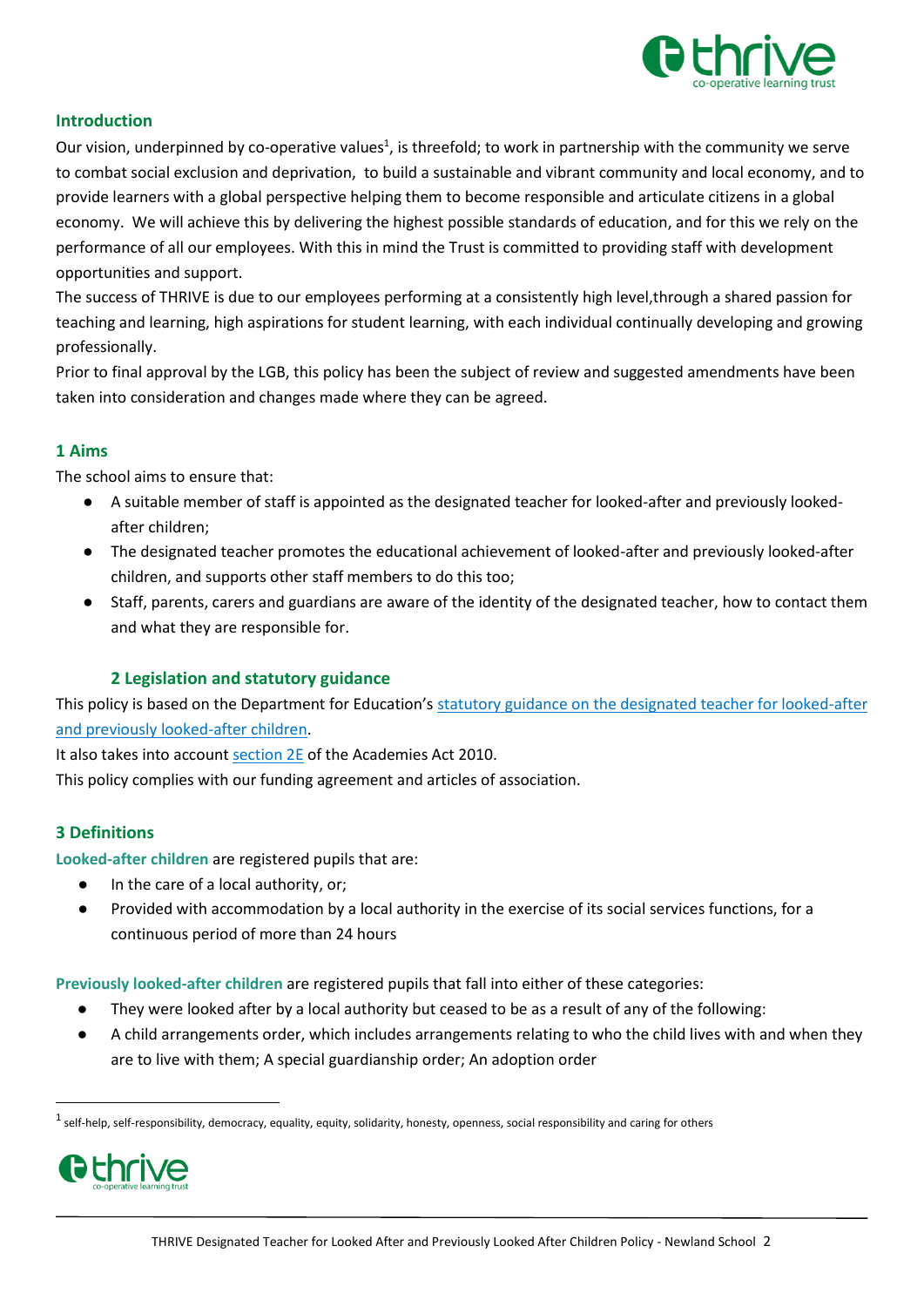

They appear to the governing board to have:

- Been in state care in a place outside of England and Wales because they would not have otherwise been cared for adequately, and;
- Ceased to be in that state care as a result of being adopted.

**Personal education plan (PEP)** is part of a looked-after child's care plan that is developed with the school. It forms a record of what needs to happen and who will make it happen to ensure the child reaches their full potential.

**Virtual school head (VSH)** is a local authority officer responsible for promoting the educational achievement of the authority's looked-after children, working across schools to monitor and support these pupils as if they were in a single school. The VSH is also responsible for providing information and advice to schools, parents and guardians in respect of previously looked-after children.

### <span id="page-3-0"></span>**4 Identity of our Designated Teacher**

Our designated teacher is Ben Ash

You can contact them via the school contact details.

Our designated teacher takes lead responsibility for promoting the educational achievement of looked-after and previously looked-after children at our school. They are your initial point of contact for any of the matters set out in the section below.

#### <span id="page-3-1"></span>**5 Roles of the Designated Teacher**

The following is based on the responsibilities listed in the [DfE's statutory guidance](https://www.gov.uk/government/publications/designated-teacher-for-looked-after-children).

#### <span id="page-3-2"></span>**6 Leadership Responsibilities**

The designated teacher will:

- Act as a central point of initial contact within the school for any matters involving looked-after and previously looked-after children
- Promote the educational achievement of every looked-after and previously looked-after child on roll by:
	- Working with VSHs
	- Promoting a whole school culture where the needs of these pupils matter and are prioritised
- Take lead responsibility for ensuring school staff understand:
	- The things which can affect how looked-after and previously looked-after children learn and achieve
	- How the whole school supports the educational achievement of these pupils
- Contribute to the development and review of whole school policies to ensure they consider the needs of looked-after and previously looked-after children
- Promote a culture in which looked-after and previously looked-after children are encouraged and supported to engage with their education and other school activities
- Act as a source of advice for teachers about working with looked-after and previously looked-after children

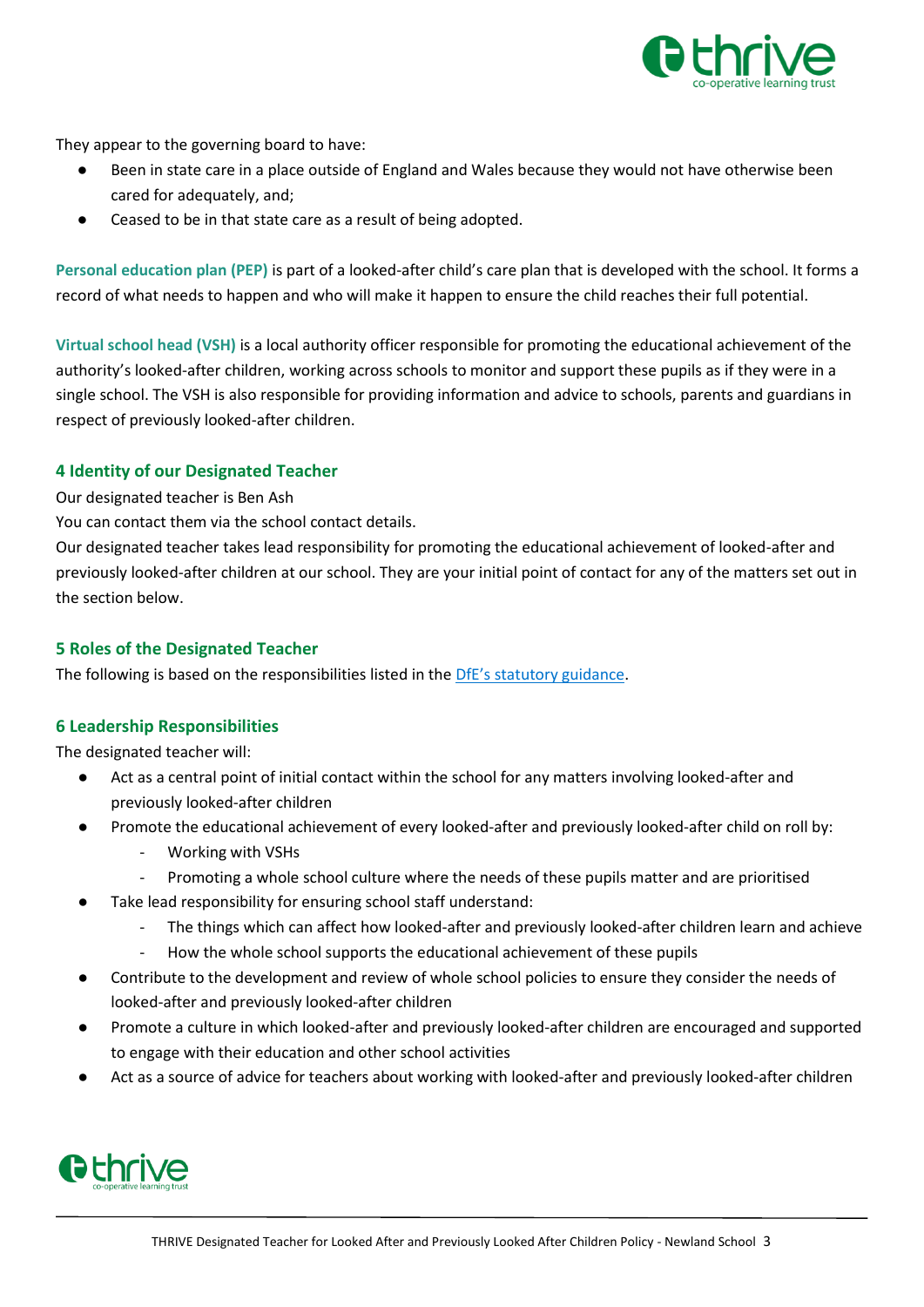

- Work directly with looked-after and previously looked-after children and their carers, parents and guardians to promote good home-school links, support progress and encourage high aspirations
- Have lead responsibility for the development and implementation of looked-after children's PEPs
- Work closely with the school's designated safeguarding lead to ensure that any safeguarding concerns regarding looked-after and previously looked-after children are quickly and effectively responded to
- Involve parents and guardians of previously looked-after children in decisions affecting their child's education

## <span id="page-4-0"></span>6.1 Supporting Looked-After Children

The designated teacher will:

- Make sure looked-after children's PEPs meet their needs by working closely with other teachers to assess each child's specific educational needs
- Have overall responsibility for leading the process of target-setting in PEPs
- Monitor and track how looked-after children's attainment progresses under their PEPs
- If a child is not on track to meet their targets, be instrumental in agreeing the best way forward with them in order to make progress, and ensure that this is reflected in their PEP
- Ensure the identified actions of PEPs are put in place
- During the development and review of PEPs, help the school and relevant local authority decide what arrangements work best for pupils
- Ensure that:
- A looked-after child's PEP is reviewed before the statutory review of their care plan this includes making sure the PEP is up to date and contains any new information since the last PEP review, including whether agreed provision is being delivered
- PEPs are clear about what has or has not been taken forward, noting what resources may be required to further support the child and from where these may be sourced
- The updated PEP is passed to the child's social worker and VSH ahead of the statutory review of their care plan
- Transfer a looked-after child's PEP to their next school or college, making sure it is up to date and that the local authority responsible for looking after them has the most recent version

# <span id="page-4-1"></span>6.2 Supporting Both Looked-After Children & Previously Looked-After Children

The designated teacher will:

- Ensure the specific needs of looked-after and previously looked-after children are understood by staff and reflected in how the school uses pupil premium funding
- Work with VSHs to agree how pupil premium funding for looked-after children can most effectively be used to improve their attainment
- Help raise the awareness of parents and guardians of previously looked-after children about pupil premium funding and other support for these children

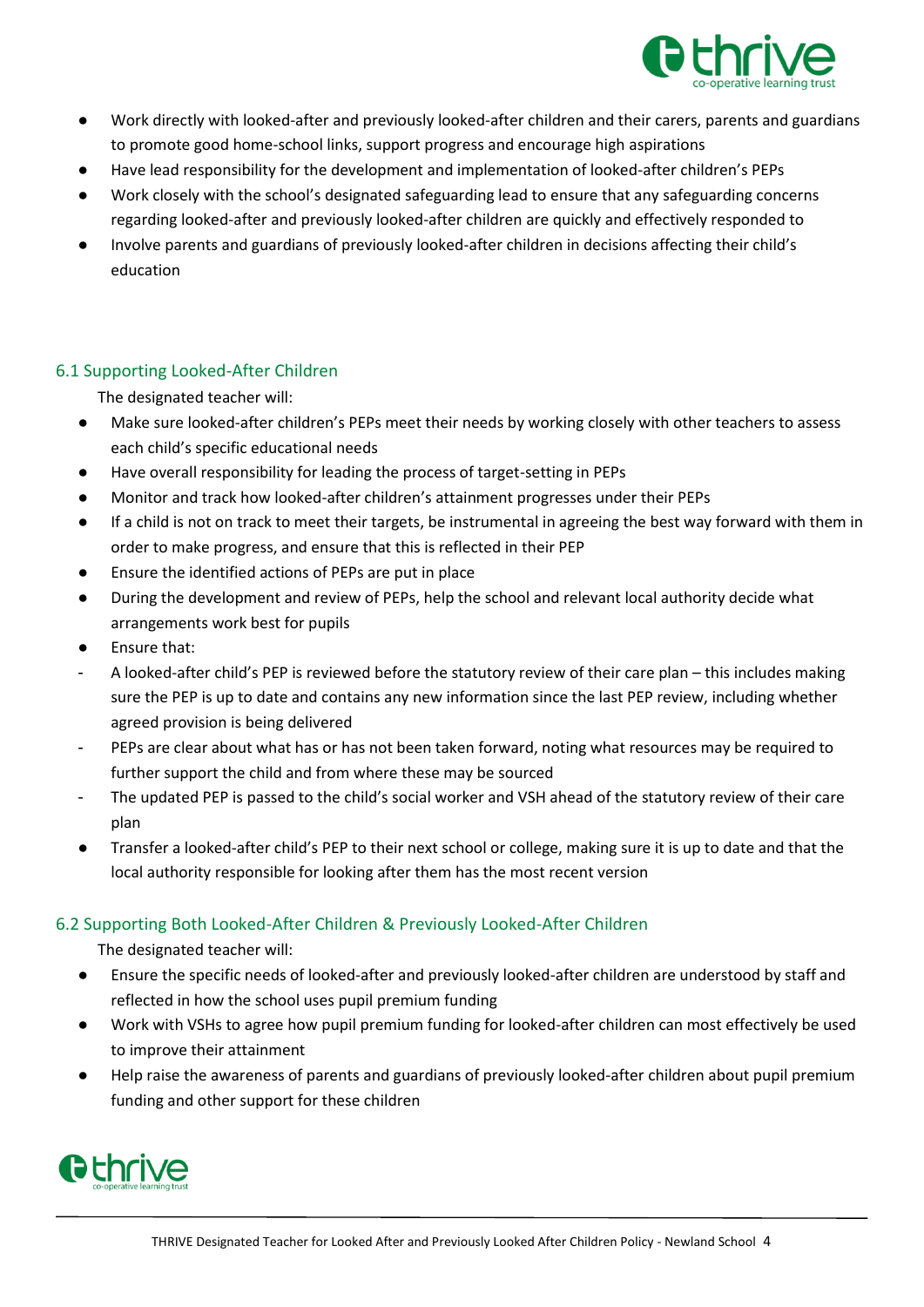

- Play a key part in decisions on how pupil premium funding is used to support previously looked-after children
- Encourage parents' and guardians' involvement in deciding how pupil premium funding is used to support their child, and be the main contact for queries about its use
- Ensure teachers have awareness and understanding of the specific needs of looked-after and previously looked-after children in areas like attendance, homework, behaviour and future career planning
- Be aware of the special educational needs (SEN) of looked-after and previously looked-after children, and make sure teachers also have awareness and understanding of this
- Ensure the [SEND code of practice,](https://www.gov.uk/government/publications/send-code-of-practice-0-to-25) as it relates to looked-after children, is followed
- Make sure PEPs work in harmony with any education, health and care (EHC) plans that a looked-after child may have
- Ensure that, with the help of VSHs, they have the skills to identify signs of potential SEN issues in lookedafter and previously looked-after children, and know how to access further assessment and support where necessary
- Ensure that they and other staff can identify signs of potential mental health issues in looked-after and previously looked-after children and understand where the school can draw on specialist services
- Put in place robust arrangements to have strengths and difficulties questionnaires (SDQs) completed for looked-after children, and use the results of these SDQs to inform PEPs
- Put in place mechanisms for understanding the emotional and behavioural needs of previously looked-after children

# <span id="page-5-0"></span>6.3 Relationships Beyond School

- Relationships beyond the school
- The designated teacher will:
- Proactively engage with social workers and other professionals to enable the school to respond effectively to the needs of looked-after and previously looked-after children
- Discuss with social workers how the school should engage with birth parents, and ensure the school is clear about who has parental responsibility and what information can be shared with whom
- Be open and accessible to parents and guardians of previously looked-after children and encourage them to be actively involved in their children's education
- Proactively build relationships with local authority professionals, such as VSHs and SEN departments
- Consider how the school works with others outside of the school to maximise the stability of education for looked-after children, such as:
	- Finding ways of making sure the latest information about educational progress is available to contribute to the statutory review of care plans
	- Ensuring mechanisms are in place to inform VSHs when looked-after children are absent without authorisation and work with the responsible authority to take appropriate safeguarding action
	- Talking to the child's social worker and/or other relevant parties in the local authority regarding any decisions about changes in care placements which will disrupt the child's education, providing advice about the likely impact and what the local authority should do to minimise disruption

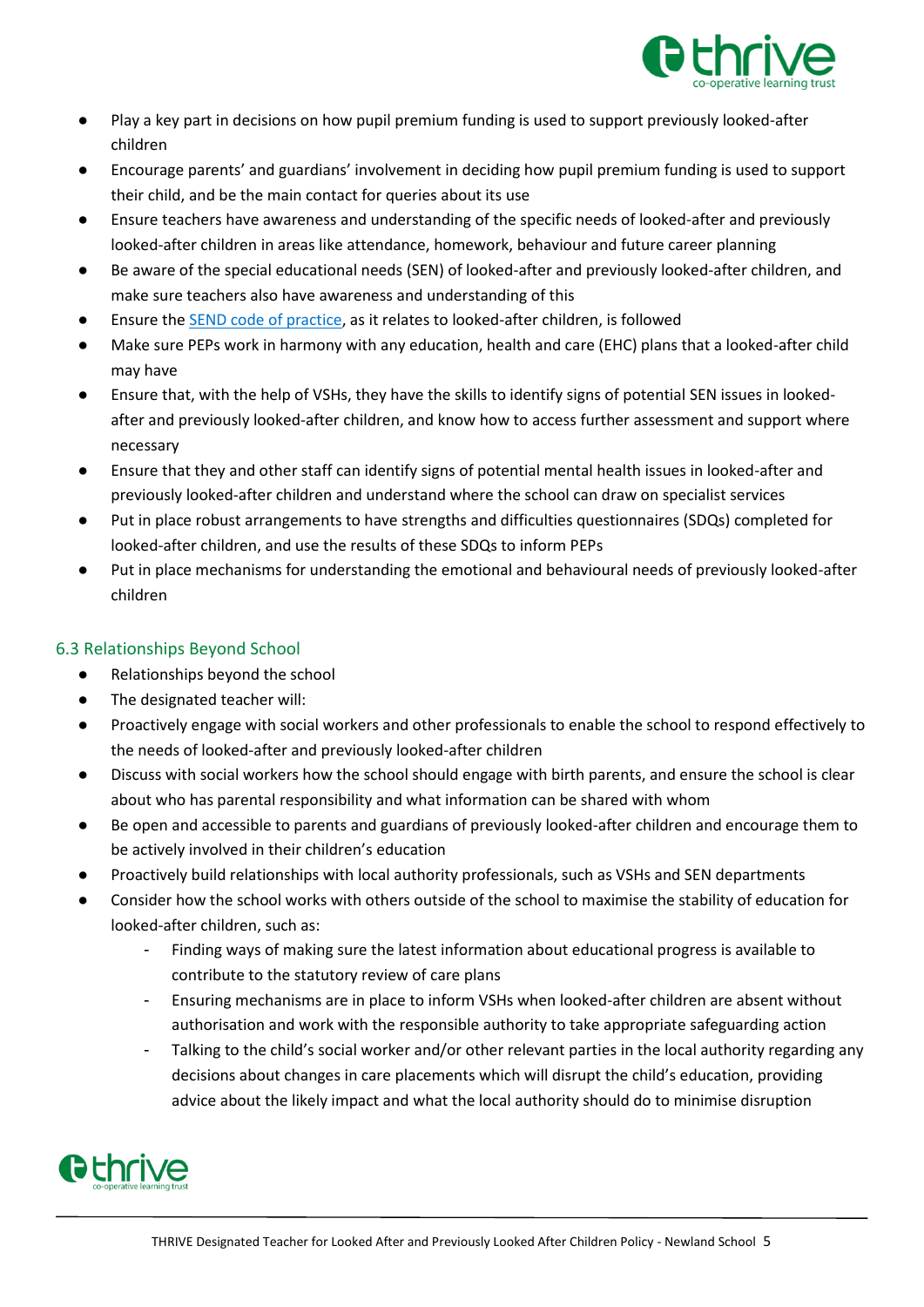

- Making sure that, if a looked-after child moves school, their new designated teacher receives any information needed to help the transition process
- Seek advice from VSHs about meeting the needs of individual previously looked-after children, but only with the agreement of their parents or guardians
- Make sure that for each looked-after child:
	- There's an agreed process for how the school works in partnership with the child's carer and other professionals, such as their social worker, in order to review and develop educational progress
	- School policies are communicated to their carer and social worker and, where appropriate, birth parents
	- Teachers know the most appropriate person to contact where necessary, such as who has the authority to sign permission slips
- Where a looked-after child is at risk of exclusion:
	- Contact the VSH as soon as possible so they can help the school decide how to support the child to improve their behaviour and avoid exclusion becoming necessary
	- Working with the VSH and child's carers, consider what additional assessment and support needs to be put in place to address the causes of the child's behaviour
- Where a previously looked-after child is at risk of exclusion, talk to the child's parents or guardians before seeking advice from the VSH on avoiding exclusion

# <span id="page-6-0"></span>**7 Public Sector Equality Duty**

The Equality Act 2010 replaced and unified all existing equality legislation such as the Race Relations Act, Disability Discrimination Act and Sex Discrimination Act. It aims to ensure that people have equality of opportunity in accessing and experiencing public services. Schools when carrying out their day to day work should have regard to the following:

- eliminating discrimination
- advancing equality of opportunity and
- foster good relations across all characteristics

Schools cannot unlawfully discriminate against pupils because of their disability, gender, race, religion or belief, sex and sexual orientation. Protection is now extended to pupils who are pregnant or undergoing gender reassignment. This means it is now unlawful to discriminate against a transgender pupil or a pupil who is pregnant or recently had a baby.

This policy was reviewed and updated with reference to this duty. The author/s of this document considered this policy in the light of these requirements to ensure that Newland School for Girls adheres to these statutory regulations.

## <span id="page-6-1"></span>**8 Person Responsible**

Updated Spring 2022 Headteacher